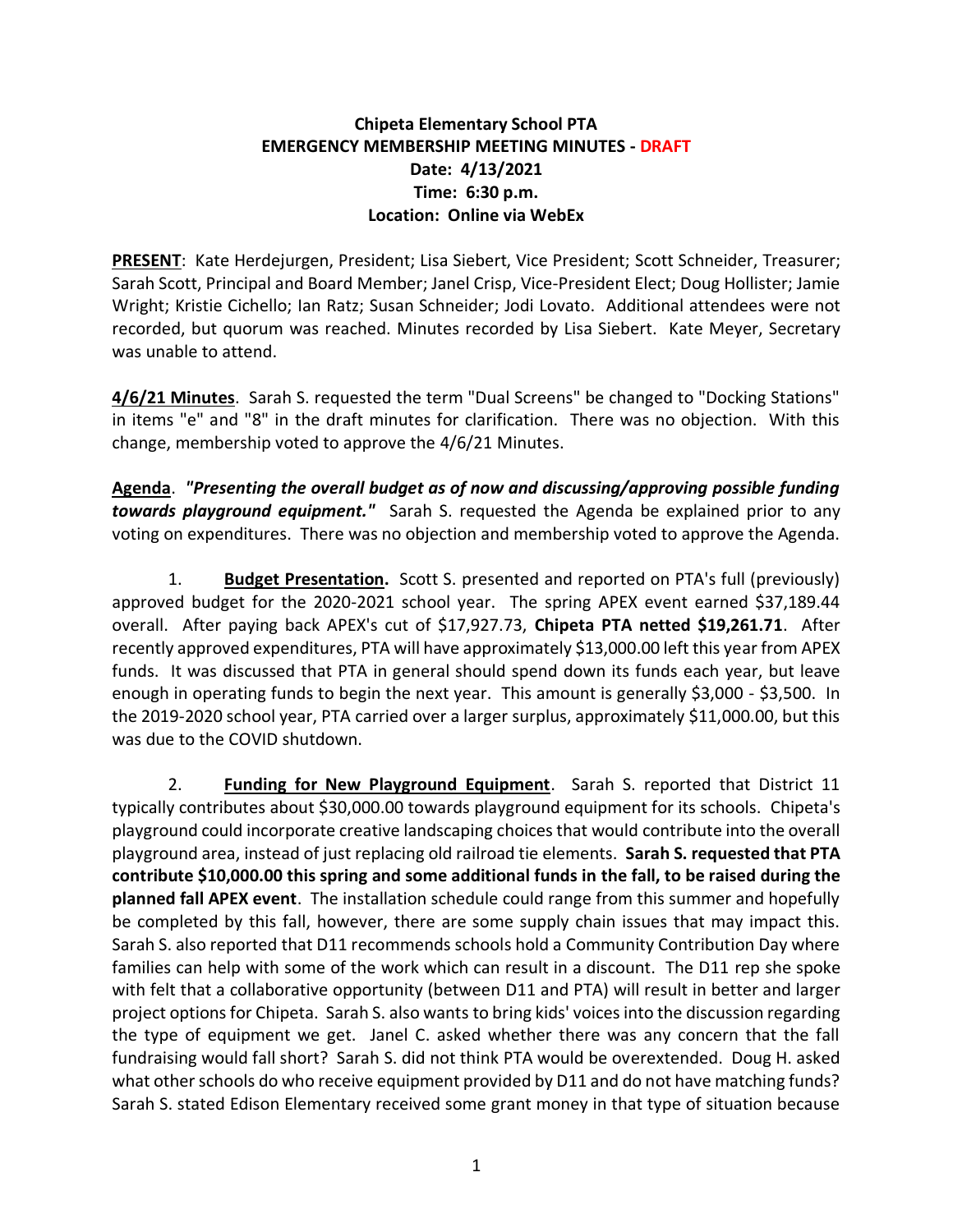of its Title 1 status. Chipeta's free and reduced lunch program is 20% or less, so we do not qualify for grants at this time. There may be other grants out there, but Chipeta has also already received a GOCO grant. Lisa S. asked what the overall projected cost of the equipment would be? **Sarah S. stated overall cost would probably be \$30,000.00 - \$50,000.00**. Janel C. asked if there were any school funds available to contribute? Sarah S. say there may be, but COVID impacted Chipeta's ability to earn money through school rentals, which are the funds she would typically pull from for this. Kate H. asked if there would be a bid situation or if PTA would have a say in choice of contractor? Sarah S. did not think so. Doug H. asked if D11 requires that we use a certain contractor? Sarah S. stated any option of contractor would be vetted by D11. Several members voiced that while they were not concerned about providing the initial \$10,000.00, they were worried whether PTA could also raise enough in the fall? Ian R. asked whether we could put a plan in place to proceed in 2022? Sarah S. offered that if PTA could allocate \$5,000 - \$7,000 from the fall APEX, she believed Chipeta could add additional funding. Kate H. suggested we allocate \$8,000 now and more in the fall. Scott S. brought up the surplus in PTA's bingo budget and asked if \$2,000.00 of that could be reallocated towards the playground? Kate H. confirmed yes, pursuant to the bingo regulations, it could. Sarah S. stated that in her 10 years as principal, this is the first time she is being offered money by D11 for playground equipment. Doug H. brought up that D11 has identified Chipeta's equipment as deficient at this time. Kate H. asked whether PTA would receive receipts for the project, Sarah S. said she will clarify that with D11. **Scott S. moved that PTA fund \$11,000.00, including \$9,000.00 from PTA's general account and \$2,000.00 from PTA's bingo account, towards new playground equipment for Chipeta kids. Lisa S. seconded the motion. Membership voted to approve the motion unanimously**.

## 3. **Other Funding Requests**.

a. **Ribbons**. Ribbons for Field Day were previously approved. Kate H. reported the cost of the ribbons was \$501.95.

b. **5th Grade Events**. Supplies for the continuation celebration were discussed last meeting. Snacks for the ceremony and hike may cost about \$150.00. Sarah S. offered to pay for the tie dye shirts from Chipeta's budget. In the past, PTA has made \$100.00 donations to the Daughters and Sons of the Revolution for their participation in the 5th Grade Revolutionary Ball. Sarah S. reported the ball will be happening this year, with certain COVID restrictions. **Scott S. moved for PTA to donate \$100.00 each to the Daughters and Sons of the Revolution organizations and \$150.00 for 5th grade snacks, totally \$350.00, which was approved by the membership**. Kate H. suggested PTA add a line item in its budget for 5th grade continuation activities.

c. **Depth and Complexity Cards**. These were approved last meeting, however, Sarah S. reported that D11's Gifted and Talented program will now be paying for them.

4. **Other Building Matters**. Jodi L. asked when the school building might get painted? Sarah S. reported that a Chipeta parent with a painting business is donating a paint job to us. She also reported Chipeta will be getting a new boiler and chiller this summer. Also, the gym floor is